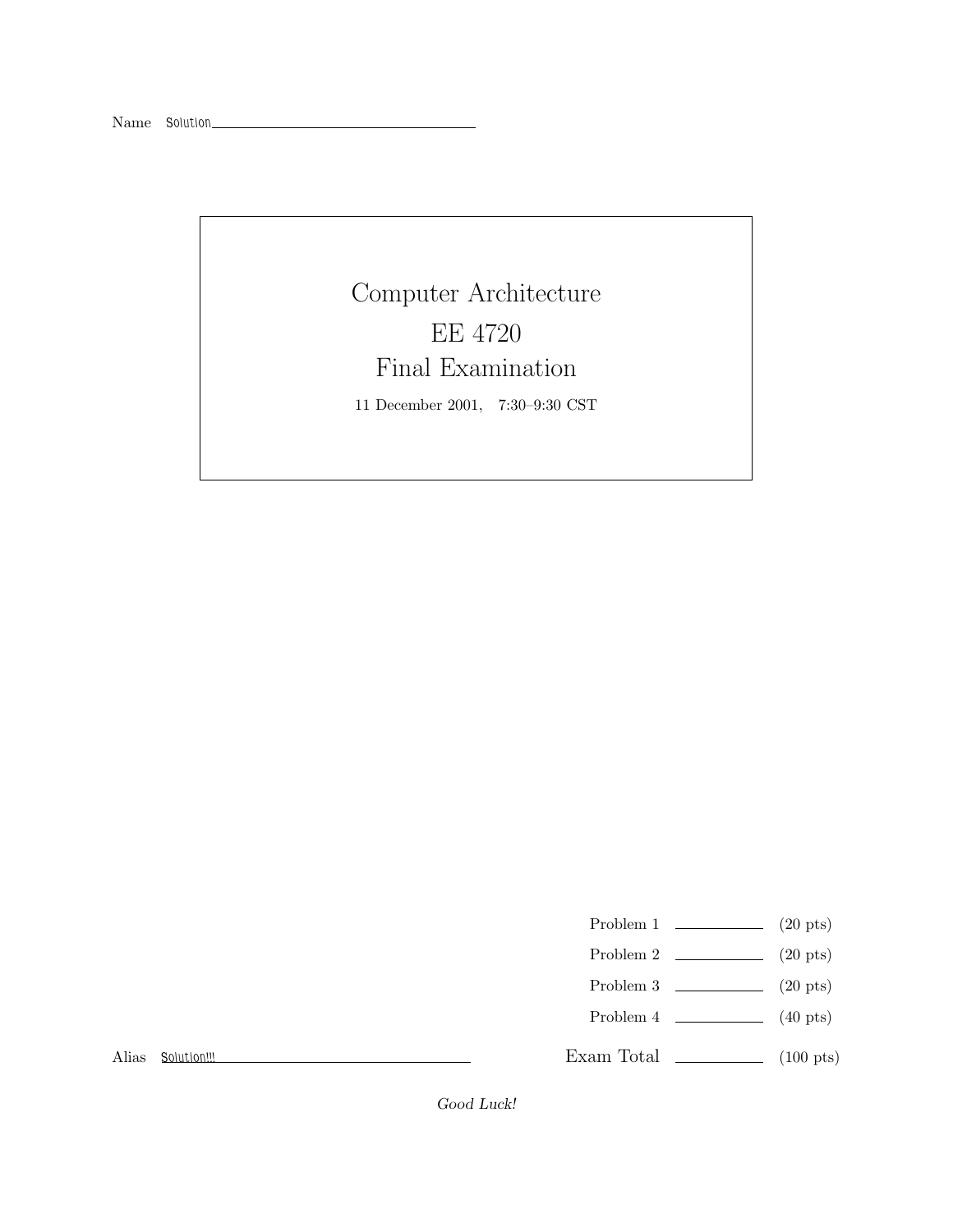Problem 1: The code fragment below executes as shown on a single-issue dynamically scheduled system using a physical register file (Method 3). Initially register  $f0$  contains a 0,  $f2$  contains a 0.2, and  $f4$  contains a 0.4. The value computed by each instruction is shown near the right margin. (20 pts)

- $\overrightarrow{\bigvee}$  Show where each instruction commits.
- $\sqrt{\phantom{a}}$  Complete the ID- and commit-stage register map tables.

 $\sqrt{\phantom{a}}$  Complete the physical register file table.

 $\overline{\bigvee}$  Be sure to show the initial values for f0, f2, and f4 in the register maps and the register file.

 $\sqrt{\ }$  In the physical register file use a [ to indicate when a register is removed from the free list and use a ] to indicate when it's put back.

| !Cycle          |                |  | 0            | $\mathbf{1}$ | $\overline{2}$                                                                                                                                    | 3                                                                                                                                                 | 4 5            |                | 6        | $\overline{7}$  | 8   | - 9 |  |          |           |               |          |   |     | 10 11 12 13 14 15 16 17 18 19 20 21 22 |  |       |
|-----------------|----------------|--|--------------|--------------|---------------------------------------------------------------------------------------------------------------------------------------------------|---------------------------------------------------------------------------------------------------------------------------------------------------|----------------|----------------|----------|-----------------|-----|-----|--|----------|-----------|---------------|----------|---|-----|----------------------------------------|--|-------|
| addd f0, f0, f2 |                |  |              | IF ID Q      |                                                                                                                                                   |                                                                                                                                                   |                |                |          |                 |     |     |  | A1 A2 WC |           |               |          |   |     |                                        |  | (.2)  |
| addd f4, f2, f4 |                |  |              |              | IF ID Q                                                                                                                                           |                                                                                                                                                   |                | A1 A2 WB       |          |                 |     |     |  |          |           | $\mathcal{C}$ |          |   |     |                                        |  | (.6)  |
| addd f2, f0, f8 |                |  |              |              |                                                                                                                                                   | IF ID Q                                                                                                                                           |                |                |          |                 |     |     |  |          |           | A1 A2 WC      |          |   |     |                                        |  | (1.)  |
| addd f0, f4, f8 |                |  |              |              |                                                                                                                                                   |                                                                                                                                                   | IF ID Q        |                | A1 A2 WB |                 |     |     |  |          |           |               |          | C |     |                                        |  | (1.4) |
| addd f4, f2, f8 |                |  |              |              |                                                                                                                                                   |                                                                                                                                                   |                | IF ID Q        |          |                 |     |     |  |          |           |               | A1 A2 WC |   |     |                                        |  | (1.8) |
| !Cycle          |                |  | $\circ$      | $\mathbf{1}$ | $\overline{c}$                                                                                                                                    | 3                                                                                                                                                 | $\overline{4}$ | 5              | 6        | 7               | 8   | 9   |  |          |           |               |          |   |     | 10 11 12 13 14 15 16 17 18 19 20 21 22 |  |       |
| !Cycle          |                |  | 0            | $\mathbf{1}$ | 2                                                                                                                                                 | 3                                                                                                                                                 | 4              | 5              | 6        | $7\phantom{.0}$ | 8   | 9   |  |          |           |               |          |   |     | 10 11 12 13 14 15 16 17 18 19 20 21 22 |  |       |
| ID:             |                |  |              |              |                                                                                                                                                   |                                                                                                                                                   |                |                |          |                 |     |     |  |          |           |               |          |   |     |                                        |  |       |
| f0              | 0              |  |              | 3            |                                                                                                                                                   |                                                                                                                                                   | 6              |                |          |                 |     |     |  |          |           |               |          |   |     |                                        |  |       |
| f2              | 1              |  |              |              |                                                                                                                                                   | 5                                                                                                                                                 |                |                |          |                 |     |     |  |          |           |               |          |   |     |                                        |  |       |
| f4              | $\overline{2}$ |  |              |              | 4                                                                                                                                                 |                                                                                                                                                   |                | $\overline{7}$ |          |                 |     |     |  |          |           |               |          |   |     |                                        |  |       |
| !Cycle          |                |  | 0            | $\mathbf{1}$ | $\overline{a}$                                                                                                                                    | 3                                                                                                                                                 | $\overline{4}$ | $\sqrt{5}$     | 6        | $7^{\circ}$     | 8   | 9   |  |          |           |               |          |   |     | 10 11 12 13 14 15 16 17 18 19 20 21 22 |  |       |
| Commit:         |                |  |              |              |                                                                                                                                                   |                                                                                                                                                   |                |                |          |                 |     |     |  |          |           |               |          |   |     |                                        |  |       |
| $f_{0}$         | $\mathbf 0$    |  |              |              |                                                                                                                                                   |                                                                                                                                                   |                |                |          |                 |     |     |  |          | 3         |               |          | 6 |     |                                        |  |       |
| f2              | 1              |  |              |              |                                                                                                                                                   |                                                                                                                                                   |                |                |          |                 |     |     |  |          |           |               | 5        |   |     |                                        |  |       |
| f4              | $\mathbf{2}$   |  |              |              |                                                                                                                                                   |                                                                                                                                                   |                |                |          |                 |     |     |  |          |           | 4             |          |   | 7   |                                        |  |       |
| !Cycle          |                |  | $\mathsf{O}$ | $\mathbf{1}$ | 2                                                                                                                                                 | 3                                                                                                                                                 | 4              | 5              | 6        | $7\phantom{.}$  | 8   | 9   |  |          |           |               |          |   |     | 10 11 12 13 14 15 16 17 18 19 20 21 22 |  |       |
| PRF:            |                |  |              |              |                                                                                                                                                   |                                                                                                                                                   |                |                |          |                 |     |     |  |          |           |               |          |   |     |                                        |  |       |
| 0               | 0              |  |              |              |                                                                                                                                                   |                                                                                                                                                   |                |                |          |                 |     |     |  |          | J         |               |          |   |     |                                        |  |       |
| 1               | $\cdot$ 2      |  |              |              |                                                                                                                                                   |                                                                                                                                                   |                |                |          |                 |     |     |  |          |           |               | J        |   |     |                                        |  |       |
| 2               | $\cdot$ 4      |  |              |              |                                                                                                                                                   |                                                                                                                                                   |                |                |          |                 |     |     |  |          |           | 1             |          |   |     |                                        |  |       |
| 3               |                |  |              | $\Gamma$     |                                                                                                                                                   |                                                                                                                                                   |                |                |          |                 |     |     |  |          | $\cdot$ 2 |               |          | 1 |     |                                        |  |       |
| 4               |                |  |              |              | $\mathsf{L}% _{0}\left( \mathsf{L}_{0}\right) ^{T}\left( \mathsf{L}_{0}\right) ^{T}\left( \mathsf{L}_{0}\right) ^{T}\left( \mathsf{L}_{0}\right)$ |                                                                                                                                                   |                |                | .6       |                 |     |     |  |          |           |               |          |   | 1   |                                        |  |       |
| 5               |                |  |              |              |                                                                                                                                                   | $\mathsf{L}% _{0}\left( \mathsf{L}_{0}\right) ^{T}\left( \mathsf{L}_{0}\right) ^{T}\left( \mathsf{L}_{0}\right) ^{T}\left( \mathsf{L}_{0}\right)$ |                |                |          |                 |     |     |  |          |           |               | 1.       |   |     |                                        |  |       |
| 6               |                |  |              |              |                                                                                                                                                   |                                                                                                                                                   | C              |                |          |                 |     | 1.4 |  |          |           |               |          |   |     |                                        |  |       |
| 7               |                |  |              |              |                                                                                                                                                   |                                                                                                                                                   |                | E              |          |                 |     |     |  |          |           |               |          |   | 1.8 |                                        |  |       |
| 8               |                |  |              |              |                                                                                                                                                   |                                                                                                                                                   |                |                |          |                 |     |     |  |          |           |               |          |   |     |                                        |  |       |
| 9               |                |  |              |              |                                                                                                                                                   |                                                                                                                                                   |                |                |          |                 |     |     |  |          |           |               |          |   |     |                                        |  |       |
| !Cycle          |                |  | 0            | $\mathbf{1}$ | 2                                                                                                                                                 | 3                                                                                                                                                 | 4              | 5              | 6        |                 | 789 |     |  |          |           |               |          |   |     | 10 11 12 13 14 15 16 17 18 19 20 21 22 |  |       |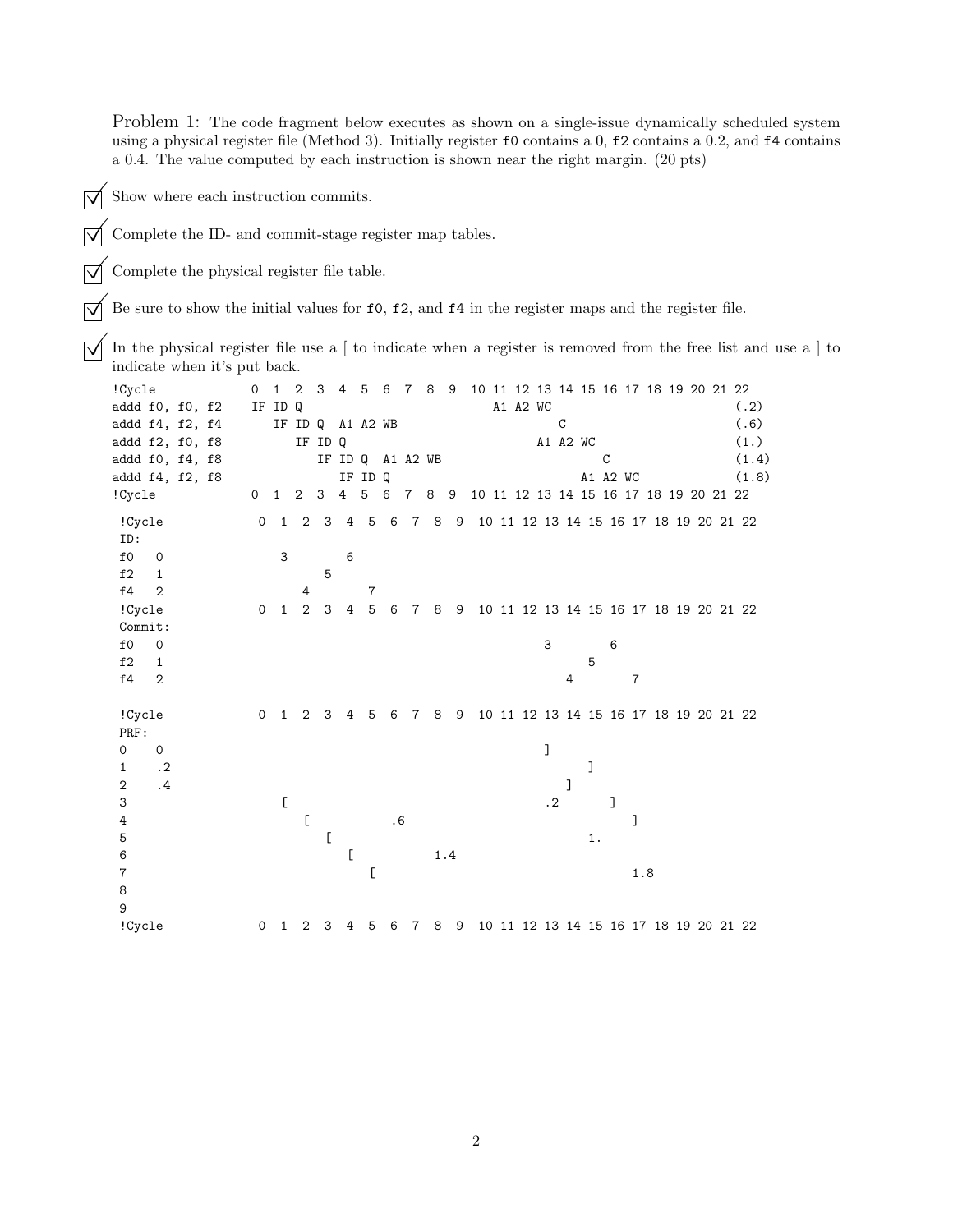Problem 2: The code fragment below executes on three different systems, I, L, and G, each using a different branch predictor:

I: One-level predictor, 2<sup>16</sup>-entry BHT. L: Sixteen-bit (two-level) local history. G: Sixteen-bit (two-level) gshare.

In the spaces provided below show the accuracy of, and the number of entries used by, the indicated branch on the indicated system. The accuracy and number of entries should be after warmup. The number of entries used for the gshare scheme can be approximate. If there is more than one table, show the number of entries in each table separately.(20 pts)

| $\int$ B1 on I: Accuracy: 50%                              | Entries: One entry.        |
|------------------------------------------------------------|----------------------------|
| $\sqrt{}$ B2 on I: Accuracy: 99%                           | Entries: One entry.        |
| $\sqrt{\phantom{0}}$ B3 on I: Accuracy: 66 $\frac{2}{3}$ % | Entries: One entry.        |
| $\sqrt{\phantom{a}}$ B1 on L: Accuracy: 50%                | Entries: $1+2^{16}$        |
| $\sqrt{\phantom{a}}$ B2 on L: Accuracy: 99%                | Entries: $1 + 17$          |
| $\sqrt{\phantom{0}}$ B3 on L: Accuracy: 100%               | Entries: $1+3$             |
| $\sqrt{\phantom{a}}$ B1 on G: Accuracy: 50%                | Entries: $\approx 2^8$     |
| $\sqrt{\phantom{a}}$ B2 on G: Accuracy: 99%                | Entries: $\approx 2^8$     |
| $\sqrt{\phantom{a}}$ B3 on G: Accuracy: 100%               | Entries: $\approx 1 + 2^9$ |
|                                                            |                            |

## BIGLOOP:

```
LOOP2: ! Iterates 100 times
 ! Random, 0 or 1
    lw r1, 0(r2)
    addi r2, r2, #4
B1: bnez r1, SKIP1
    add r10, r10, r11
SKIP1:
    sub r3, r2, r12
B2: bnez r3, LOOP2
    addi r1, r0, #3
LOOP3:
    subi r1, r1, #1
B3: bnez r1, LOOP3
j BIGLOOP
```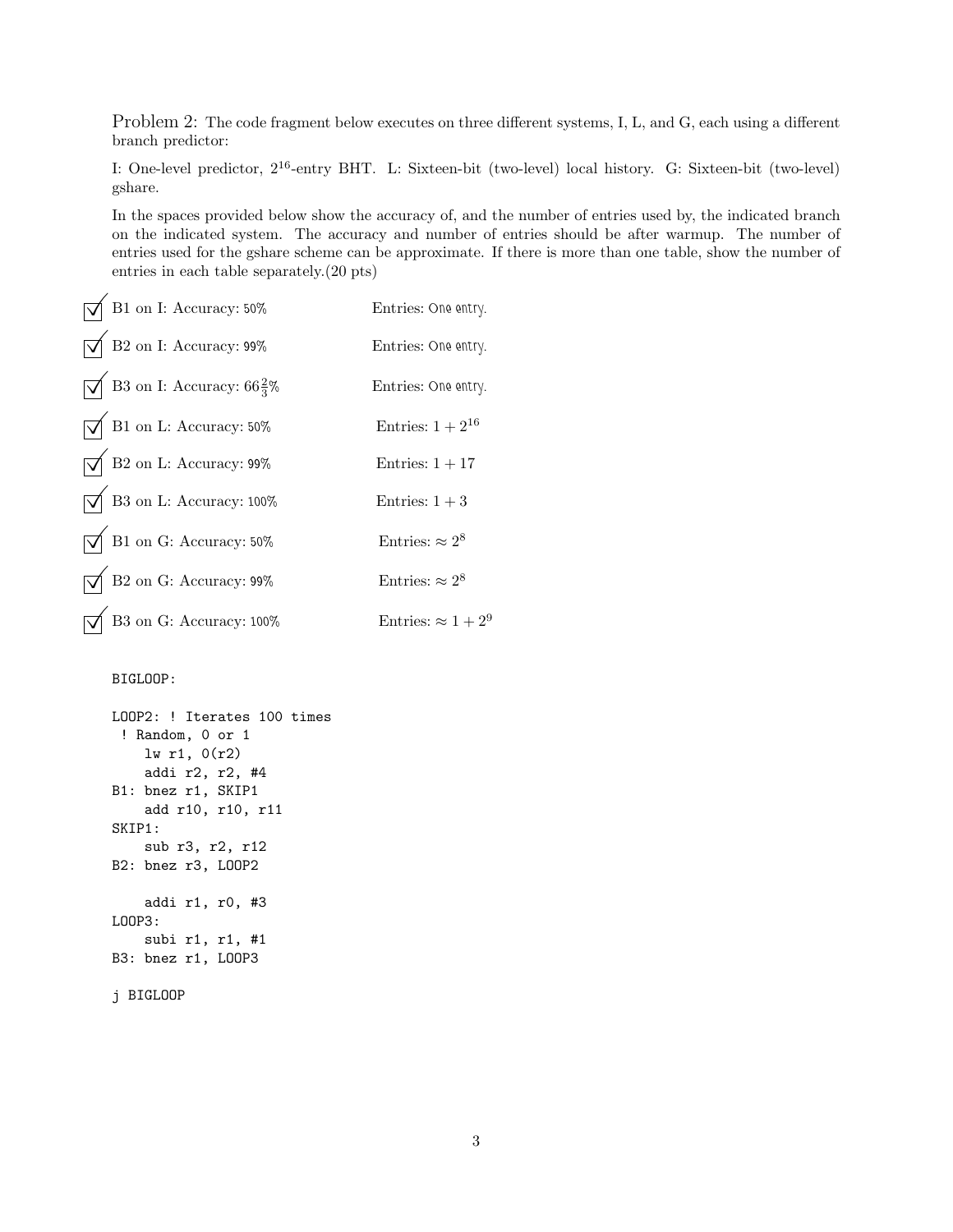Problem 3: The diagram below is for an  $8$  MiB ( $2^{23}$  byte) set-associative cache for a system with 8-bit (how ordinary) characters.

(a) Answer the following, formulæ are fine as long as they consist of literals and grade-time constants. (10 pts)



 $\overrightarrow{\mathsf{q}}$  Fill in the blanks in the diagram.

 $\overrightarrow{\mathcal{A}}$  Show the address bit categorization. Label the sections appropriately. (Alignment, Index, Offset, Tag.)

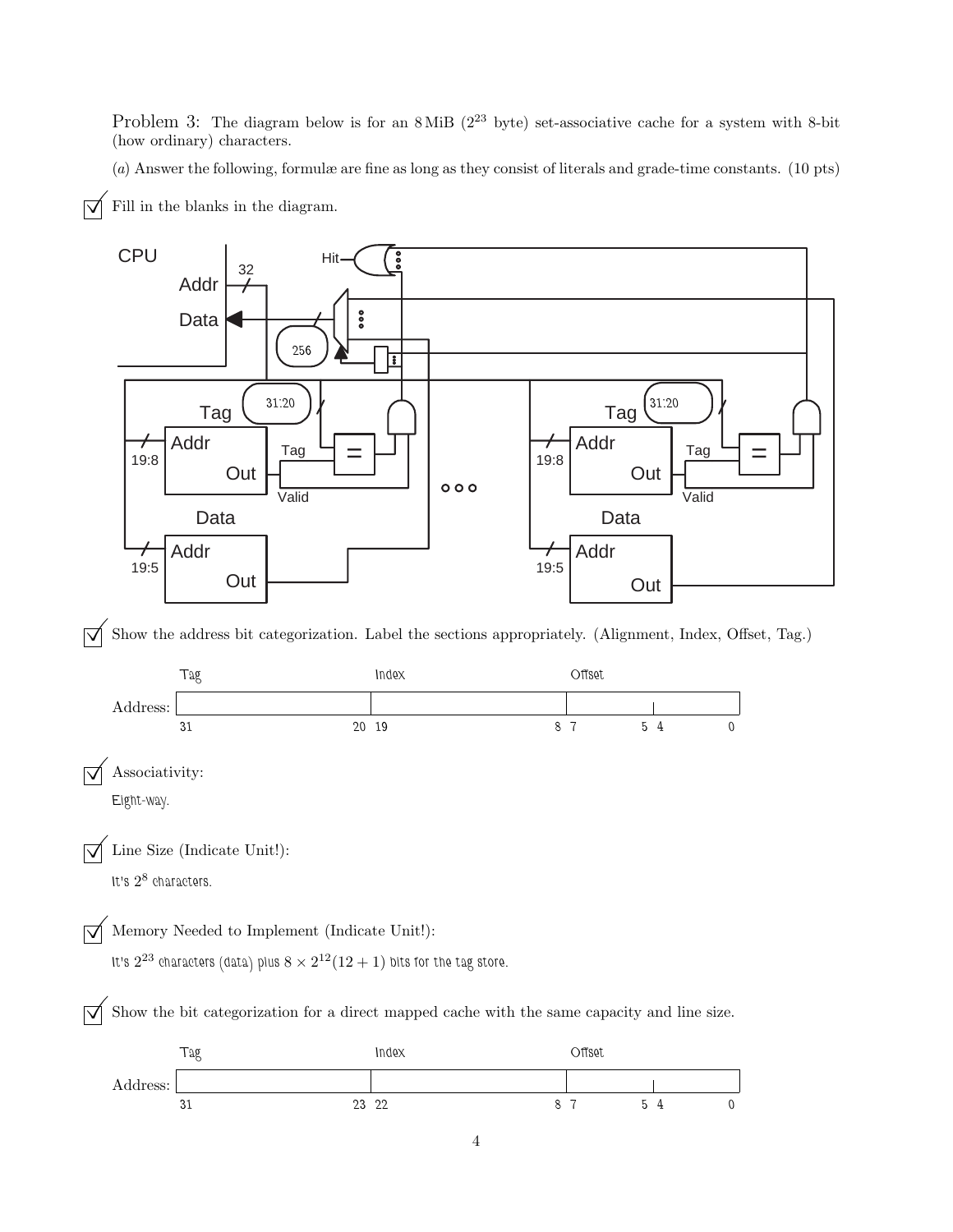Problem 3, continued: Continue to use the set-associative cache from the previous part. When the code below starts running the cache is empty. Consider only accesses to the array.

```
double *d = 0x100000; // sizeof(double) = 8 characters
double sum;
int i;
int ISTRIDE = 1;
int ILIMIT = 64;
for(i=0; i<ILIMIT; i++)
  sum += d[ ISTRIDE * i ];
```
(b) Answer the following. (10 pts)

 $\sqrt{\phantom{a}}$  What is the hit ratio for the program above?

```
It's 31
32 . (Note that the size of a double is 8 characters.)
```
 $\sqrt{\phantom{a}}$  Modify ISTRIDE and ILIMIT so that the cache, which remember is set-associative, is completely filled with the minimum number of accesses.

*Set* ISTRIDE *so that successive values of* i *access successive lines. That would be the line size divided by the array element size,*  $\tt{ISTRIDE} = \frac{2^8}{2^3} = 2^5.$  Set ILIMIT to the number of lines, which is the associativity times the number of sets (two to the power of the number of index bits):  $\text{ILIMIT} = 8 \times 2^{20-8} = 2^{3+20-8} = 2^{15}$ .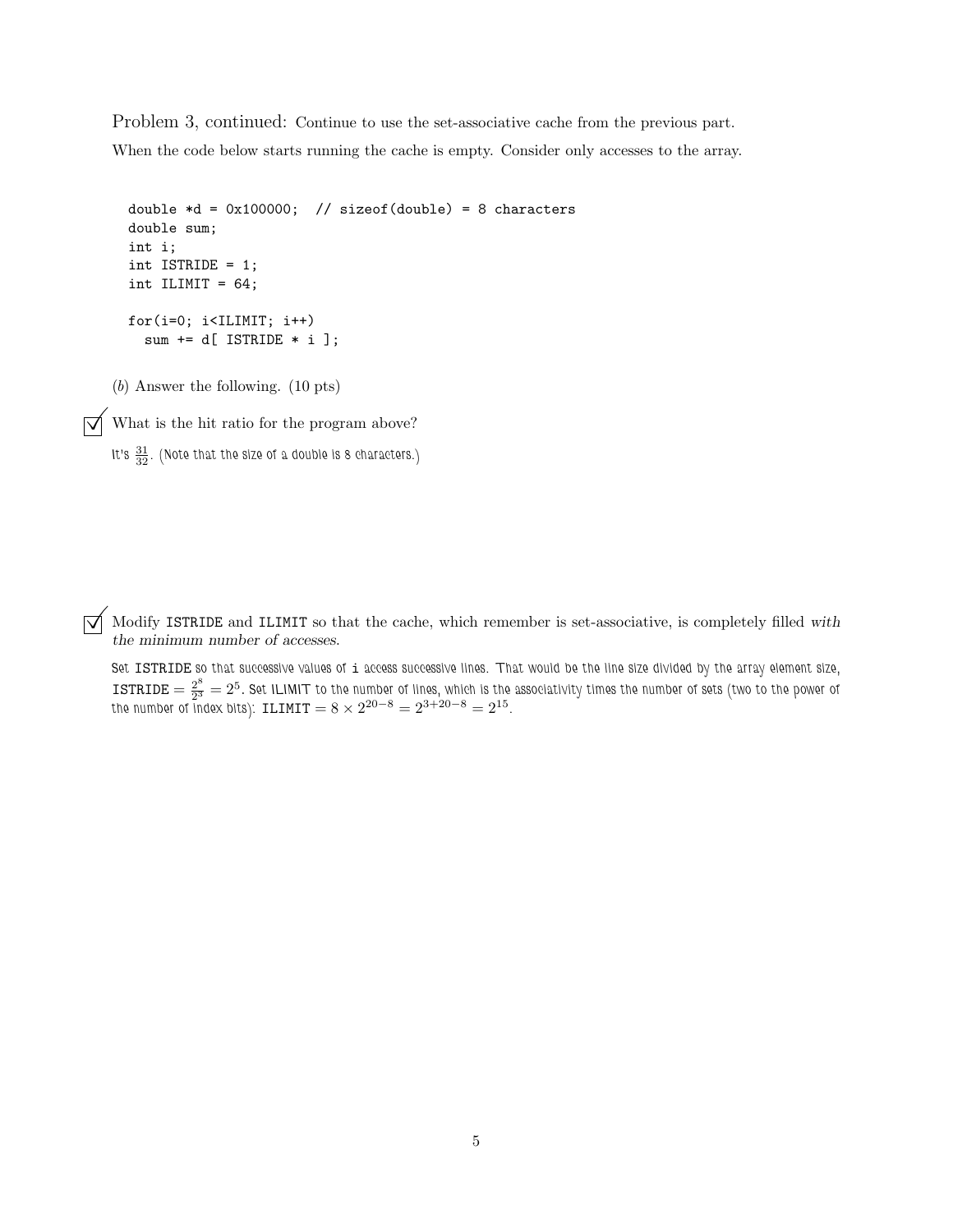Problem 4: Answer each question below.

(a) The contents of the load/store queue in a dynamically scheduled system is shown below for  $t = 4720$ . At this particular time the cache is empty, but with a load/store queue full of instructions it won't be empty for long. The instruction in entry L0 is the oldest.

The EA field indicates the effective address, a #1 in this field indicates that the effective address cannot be computed until the instruction in ROB entry  $\#1$  (not shown) completes. It completes at  $t = 7700$ .

The Data field indicates the data that will be written by the store instruction in the entry.

The cache is nonblocking and the load/store queue can process an unlimited number of instructions per cycle.

 $\vec{\nabla}$  (5 pts) For each load instruction at  $t = 4721$  if it's complete show what data it has loaded otherwise indicate the first thing it's waiting for.

*Solution under the "Data loaded or reason for waiting" column.*

|                |                         |     | Type EA Data Data loaded or reason for waiting.         |
|----------------|-------------------------|-----|---------------------------------------------------------|
| L8: load #1    |                         |     | Need value from instruction in ROB entry #1 for EA      |
|                | L7: load 0x1000         |     | Loaded 55                                               |
|                | L6: store 0x2000 66     |     |                                                         |
|                | L5: store 0x1000 55     |     |                                                         |
|                | $L4:$ load $0x1000$     |     | Waiting for L3 to compute its address (could be 0x1000) |
| $L3:$ store #1 |                         | -33 |                                                         |
|                | $L2:$ store $0x1000$ 22 |     |                                                         |
|                | $L1:$ load $0x2000$     |     | Waiting for the cache.                                  |
|                | $LO:$ load $0x1000$     |     | Waiting for the cache.                                  |
|                |                         |     |                                                         |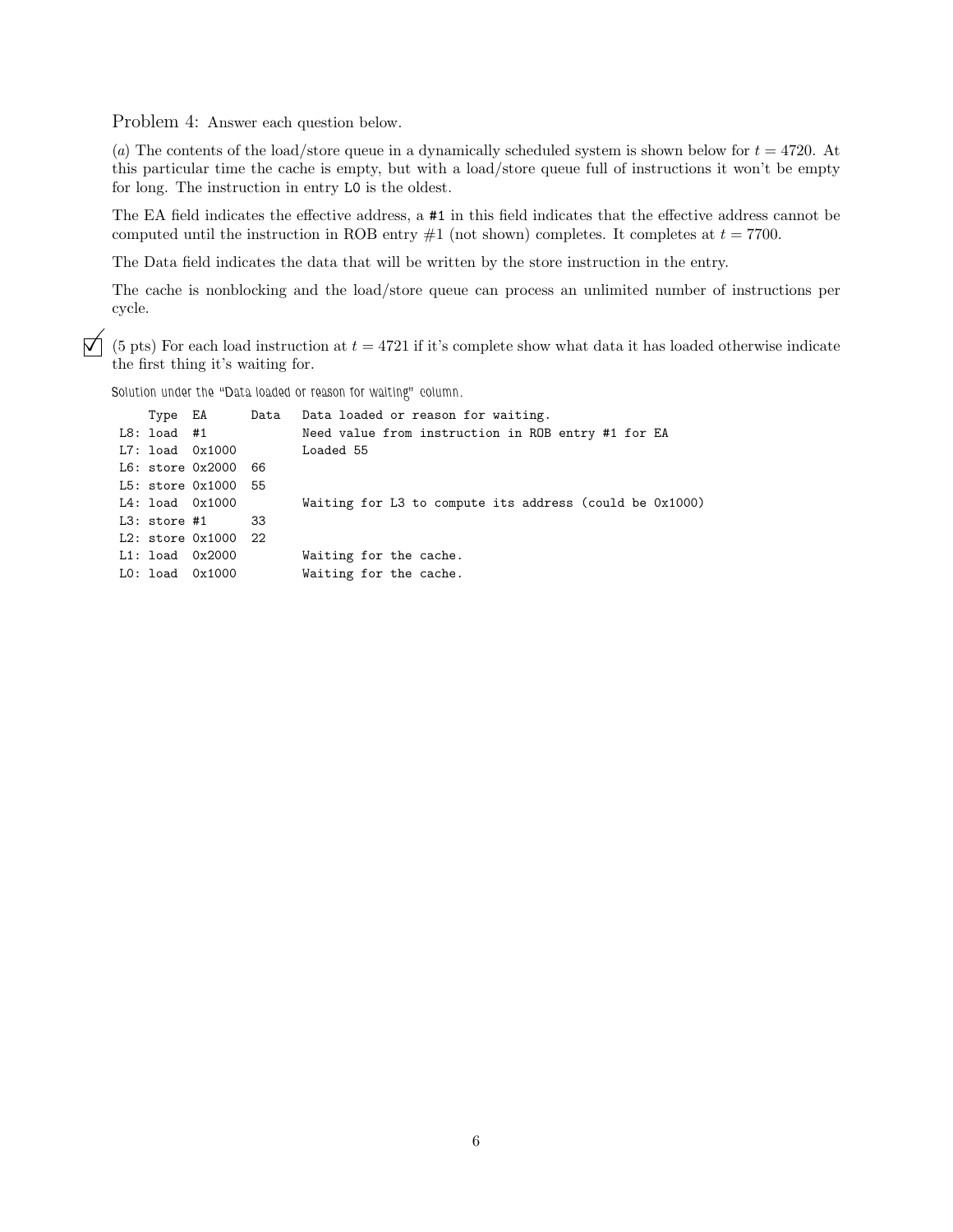(b) The exception recovery mechanism in the R10000 does not need a commit map, the one in Method 3 does.

 $\forall$  (5 pts) But the R10000 takes longer to recover. Why does it take longer and how much longer does it take?

*It takes longer because rather than replacing the ID map with a commit map it re-creates the older ID map by reversing the changes made by the soon-to-be-squashed instructions four at a time. If there are sixteen instructions in the ROB that would take 4 steps.*

(c) In some schemes for recovering from branch mispredictions on dynamically scheduled systems recovery can start at completion rather than waiting for commitment.

 $\overrightarrow{\mathsf{M}}$  (5 pts) What additional hardware is needed for this? How is it used?

*Storage for backup copies of the ID map. When a branch is predicted a backup copy of the ID map is stored. In the writeback stage of a mispredicted branch the ID map is replaced by the backup copy corresponding to the mispredicted branch.*

(d)

 $\overline{V}$  (5 pts) Show how bits are categorized in a real address and a physical address in a system with a 64-bit virtual address space, a 40-bit real address space and  $2^{14}$ -character pages.

*Bits 0 to 13 in real and virtual addresses are the offset. In a virtual address bits 14 to 63 are the virtual page number and in a real address bits 14 to 39 are the real page number.*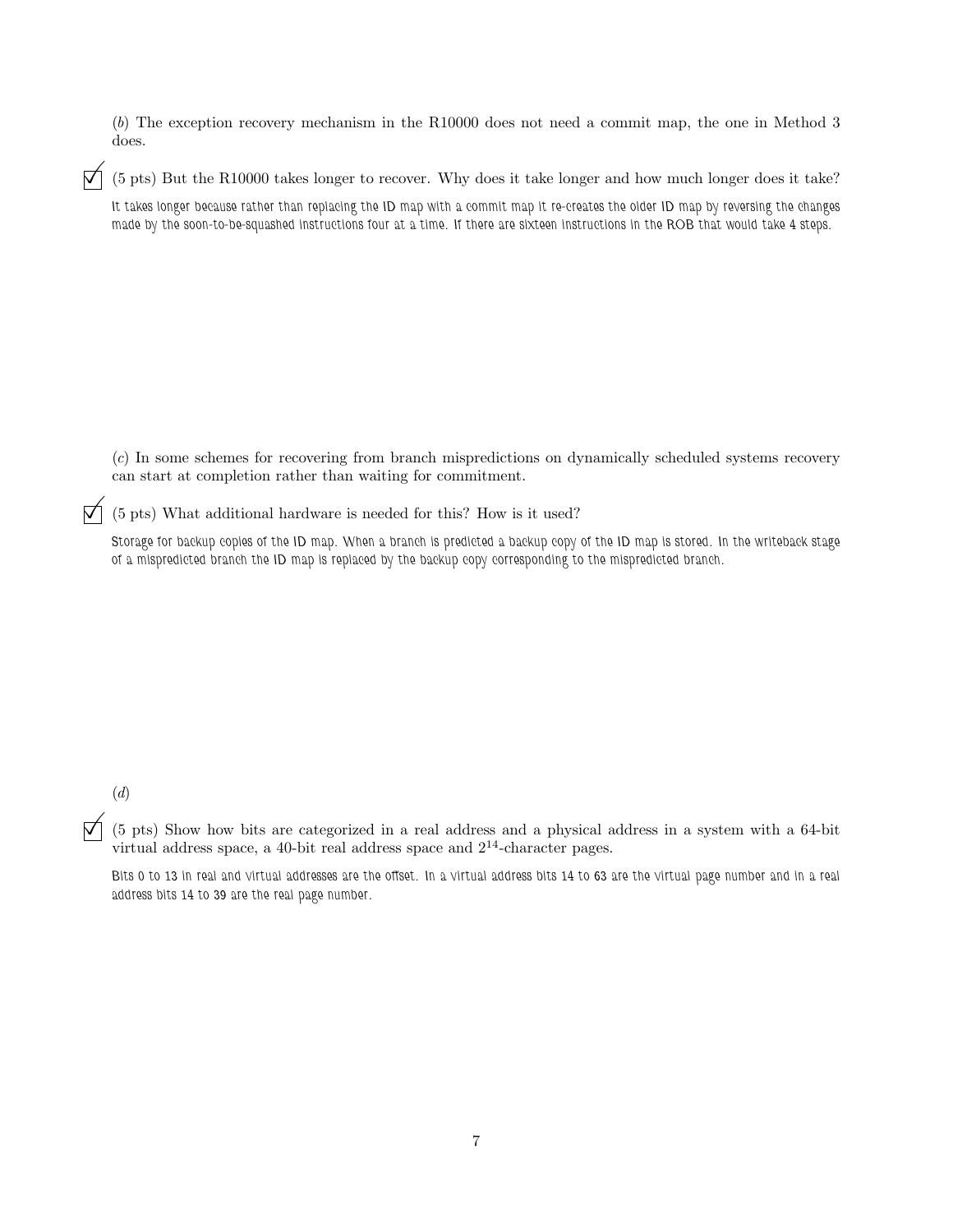(e) Connections for the jr instruction are omitted from the pipeline below.

## $\overrightarrow{\mathsf{M}}$  (5 pts) Add them.

*Change shown in blue below.*



 $\overrightarrow{p}$  (5 pts) Show a pipeline execution diagram for the code below consistent with the modified hardware above.

```
slli r10, r1, 2 IF ID EX ME WB
addi r10, r10, r2 IF ID EX ME WB
lw r10, 0(r10) IF ID EX ME WB
jr r10 IF ID ----> EX ME WB
... IF ---->x
TARG: !Target of jr.
add r20, r21, r22 IF ID EX ...
```